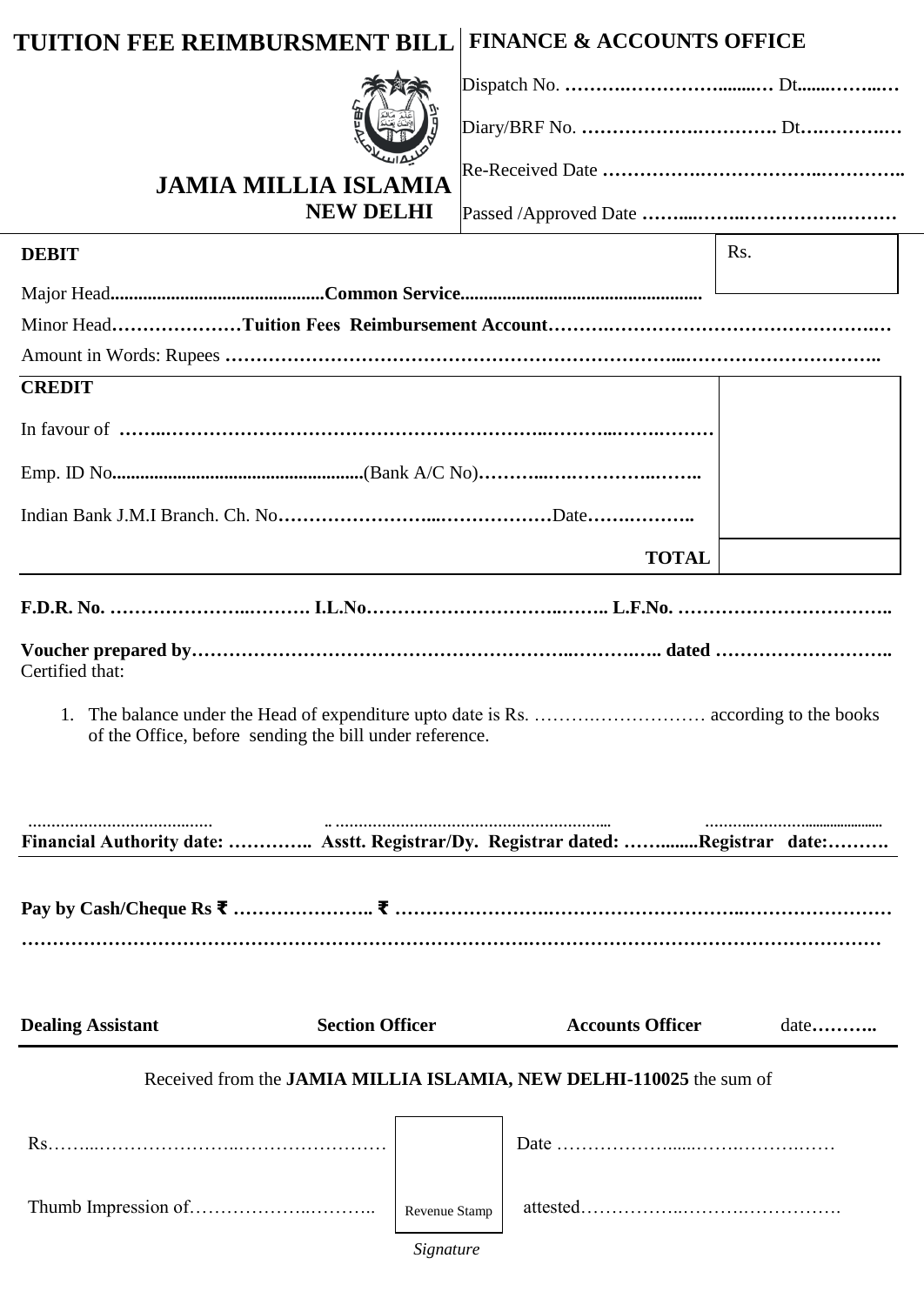# **STATEMENT OF RECEIPTS & BILLS SUBMITTED**

| SI.      | Fees Receipt No.<br>Cash Memo or |                                 |             | Amount |    | Remarks |
|----------|----------------------------------|---------------------------------|-------------|--------|----|---------|
| $\rm No$ | Bill No. with Date               | Name of the<br>Suppliers/School | Particulars | Rs.    | P. |         |
|          |                                  |                                 |             |        |    |         |
|          |                                  |                                 |             |        |    |         |
|          |                                  |                                 |             |        |    |         |
|          |                                  |                                 |             |        |    |         |
|          |                                  |                                 |             |        |    |         |
|          |                                  |                                 |             |        |    |         |
|          |                                  |                                 |             |        |    |         |
|          |                                  |                                 |             |        |    |         |
|          |                                  |                                 |             |        |    |         |
|          |                                  |                                 |             |        |    |         |
|          |                                  |                                 |             |        |    |         |
|          |                                  |                                 |             |        |    |         |
|          |                                  |                                 |             |        |    |         |
|          |                                  |                                 |             |        |    |         |
|          |                                  |                                 |             |        |    |         |
|          |                                  |                                 |             |        |    |         |
|          |                                  |                                 |             |        |    |         |
|          |                                  |                                 |             |        |    |         |
|          |                                  |                                 |             |        |    |         |
|          |                                  |                                 |             |        |    |         |
|          |                                  |                                 |             |        |    |         |
|          |                                  |                                 |             |        |    |         |
|          |                                  |                                 |             |        |    |         |
|          |                                  |                                 |             |        |    |         |
|          |                                  |                                 |             |        |    |         |
|          |                                  |                                 |             |        |    |         |
|          |                                  |                                 |             |        |    |         |
|          |                                  |                                 |             |        |    |         |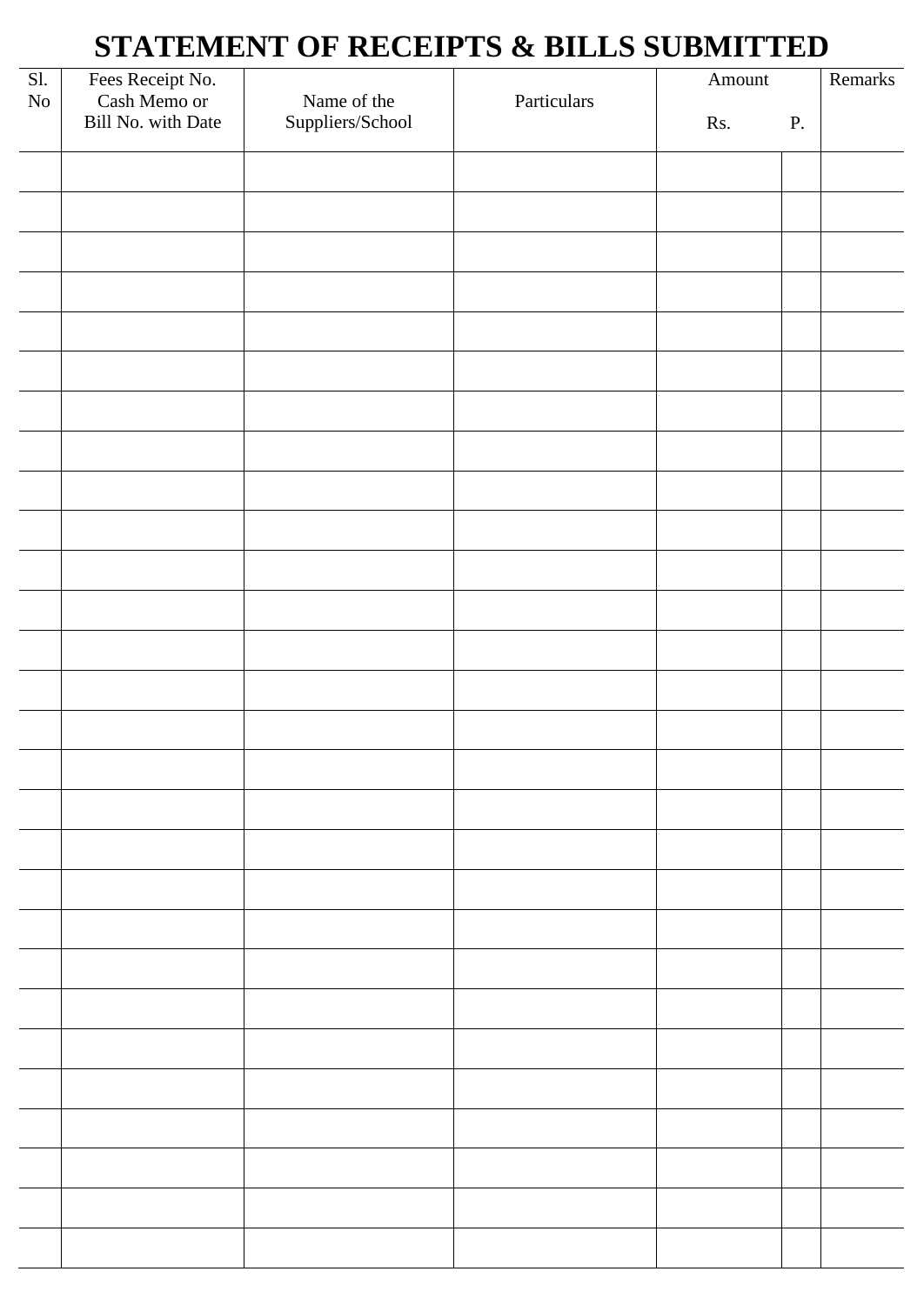#### **JAMIA MILLIA ISLAMIA Maulana Mohammad Ali Jauhar Marg NEW DELHI -110025**

### **REIMBURSEMENT OF CHILDREN EDUCATION ALLOWANCE AND REIMBURSMENT AND TUITION FEES**

1. Certified that the child /children mentioned below in respect of whom child Education Allowance Scheme claimed is/ are wholly dependent upon me.

| S.           | Name of the Child | Relation | Date of Birth | School in which | Class in which | Monthly             | Reimbursement   | Amount of     |
|--------------|-------------------|----------|---------------|-----------------|----------------|---------------------|-----------------|---------------|
| <b>No</b>    |                   |          |               | studying        | Studying       | <b>Tuition Fees</b> | claimed for the | Reimbursement |
|              |                   |          |               |                 |                |                     | period          | claimed       |
|              |                   |          |               |                 |                |                     |                 |               |
|              |                   |          |               |                 |                |                     |                 |               |
| $\mathbf{I}$ |                   |          |               |                 |                |                     |                 |               |
|              |                   |          |               |                 |                |                     |                 |               |
| III          |                   |          |               |                 |                |                     |                 |               |
|              |                   |          |               |                 |                |                     |                 |               |

2. Certified that the tuition fees and other expenses indicated against the child / each of the children had actually been paid by me ( Cash Receipt/Counterfoil of the Bank Voucher in original to be attached with the initial claim.)

3. Certified that:

- i) My wife / husband is not central government servant.
- ii) My wife /husband is a central government servant but she/ he will not claim reimbursement of tuition fees in respect of our child children.
- iii) My wife /husband is employed with **..................................................................................................................................................................**
- iv) Not applicable to person employed on contract /Ad-hoc/casual and part time employees paid from contingencies.
- 4. Certified that during the period covered by this claim, the child/ children attendant that school (s) regularly and did not absent himself /herself/themselves from the school (s) without proper leave period of exceeding one month.
- 5. Certified that the above-mentioned child/children are Ist & IInd issue.